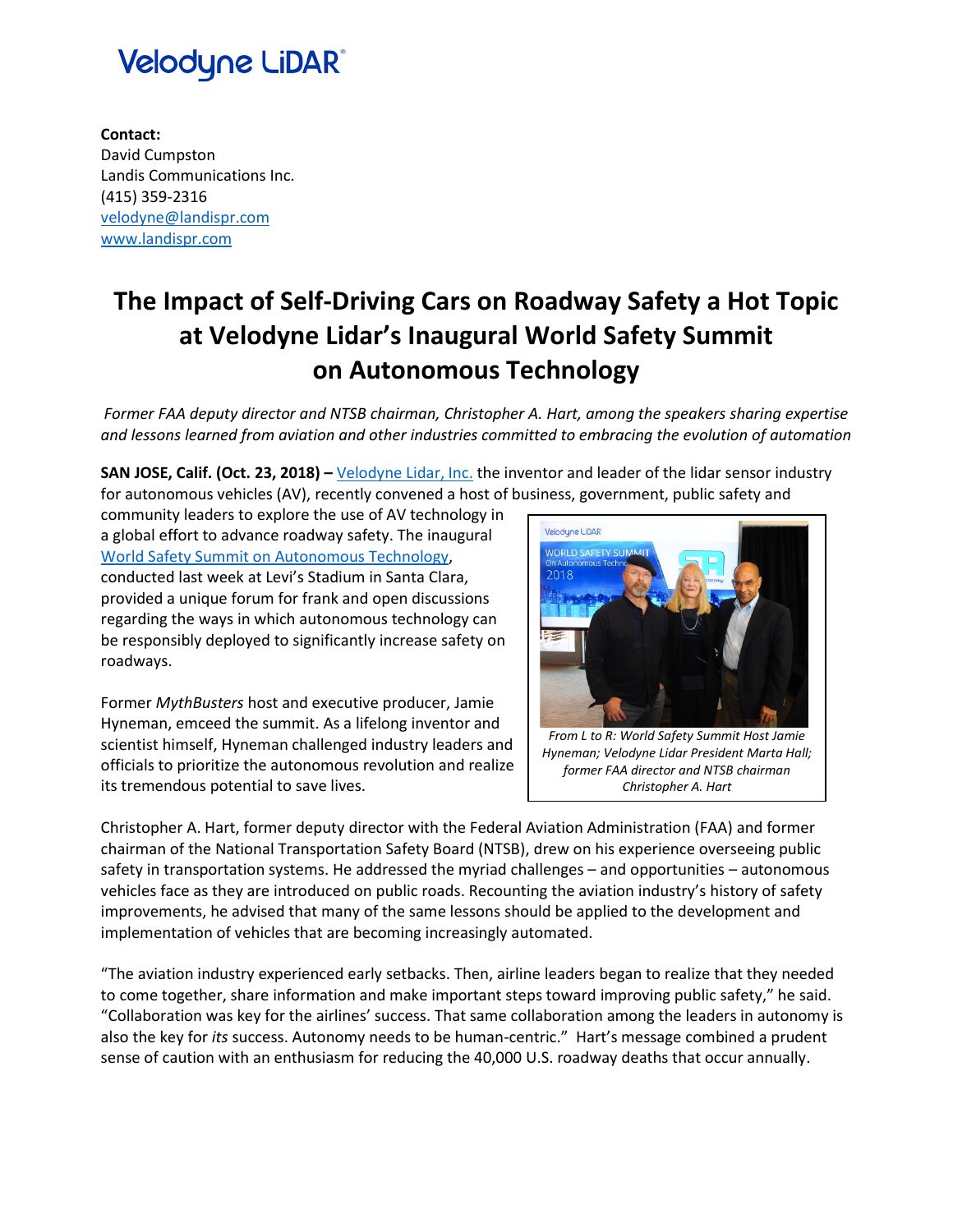# **Velodyne LiDAR®**

Oliver Cameron, co-founder and CEO of Voyage, described his AV philosophy as being centered on sharing. Voyage's autonomous shuttles currently provide mobility at senior communities. He also credits Velodyne Lidar for the company's success and innovation.



*Safety Summit on Autonomous Technology discuss safety issues and public concern regarding autonomous vehicles (AV).*

"We believe lidar is the backbone of self-driving cars, especially in the way it shows depth," he said. "No other sensor exists that can accomplish this."

Marta Hall, Velodyne Lidar president, called for the use of clear language when discussing autonomy. "Would you drive across a bridge that was 'almost built?'" she questioned. Additionally, while "Driver Assist" systems are being marketed as 'almost autonomous,' Hall believes that greater transparency must be instilled now to clear up public confusion.

Mircea Gradu, president of the Society of Automotive

Engineers (SAE International) and Velodyne Lidar senior vice president of validation, supports that call for transparency. For example, he said, companies could provide test results through a neutral third party. One option is to explore ways to generate reports through SAE and consumer organizations to provide consumers fact-based AV information.

The summit's second keynote, from MADD CEO, Vicki Knox, focused on the need to leverage AV in efforts to lessen the number of roadway deaths. The organization sees the advanced safety opportunities provided

by autonomous technology as a breakthrough that will help save lives. Knox asked government regulators to encourage advancements in the technology and cooperate with industry innovators to move it forward.

"At MADD, we represent the 'WHY' when it comes to the need for safer transportation," she said. "Technology developers and autonomous car companies are creating the HOW."

MADD, in partnership with Velodyne Lidar, recently launched a [co-branded website](https://velodynelidar.com/madd-partnership.html) to educate the public about the benefits of fully autonomous vehicle technology,



particularly in preventing impaired driving. "[Jane, a Velodyne Story](https://www.youtube.com/watch?v=kGOylbkiVz)" was also created to highlight the benefits that safe autonomy can provide families. In the story, Jane celebrates her 21<sup>st</sup> birthday by attending a concert with friends—only to fall asleep behind the wheel after it's over. Thankfully, lidar technology –which isn't reliant on Jane to navigate safely – ensures her safe return home to her parents. Additional content modules on the site include "[Lidar](https://www.youtube.com/watch?v=NZKvf1cXe8s&feature=youtu.be) 101," a video explaining how lidar sensor technology is an essential component of self-driving vehicles.